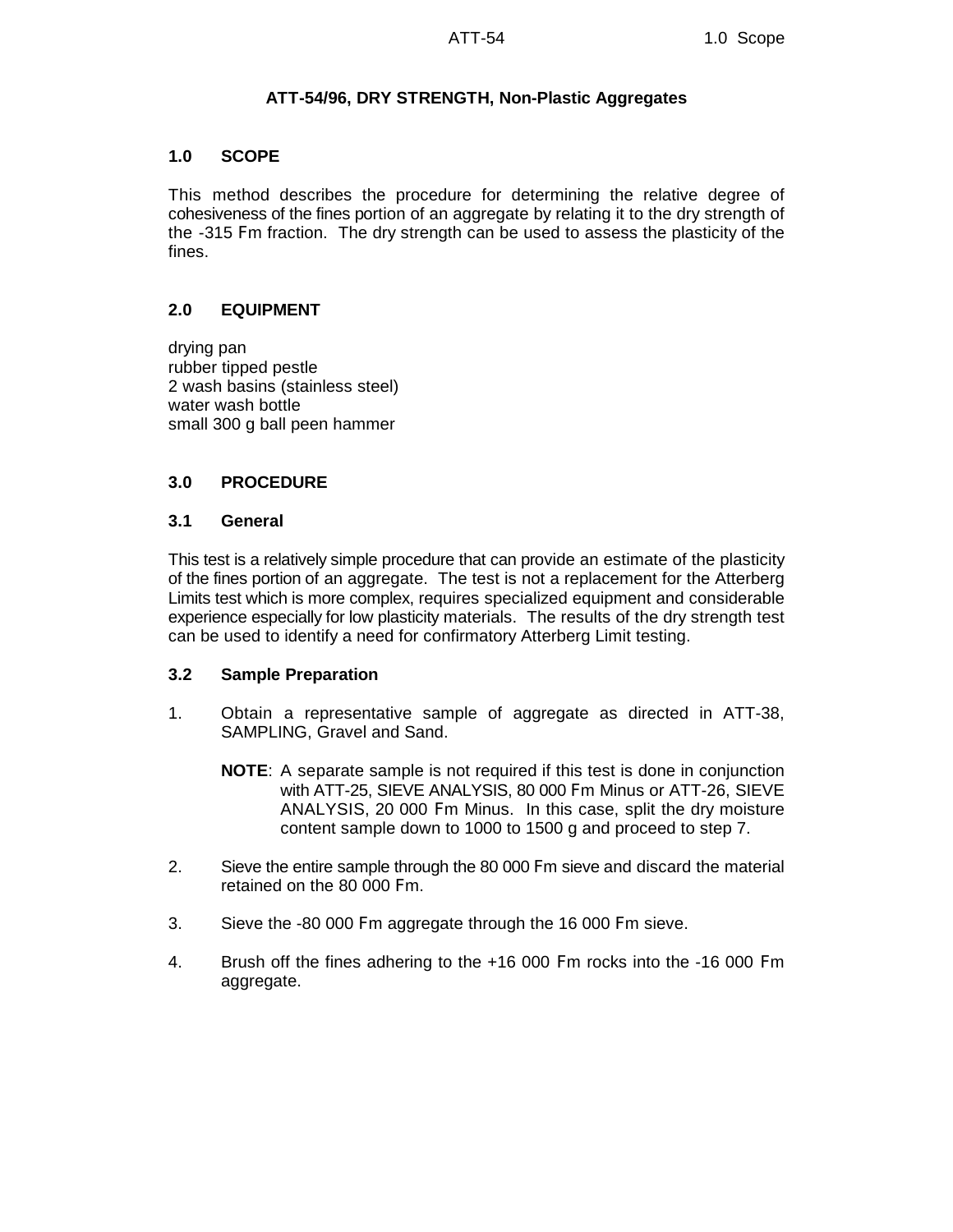- 5. Use the sample divider to successively split the -16 000 Fm material, until a sample of 1 000 g to 1 500 g is obtained.
- 6. Dry the sample to a constant weight as directed in ATT-14, MOISTURE CONTENT, Open Pan Method or ATT-15, Oven Method. Do not overheat the sample if using the open pan method as it may alter the characteristics of the sample.
- 7. Sieve the sample on the 315 Fm sieve into a wash basin, retaining all the 315 Fm material.
- 8. Place the material retained on the 315 Fm into another stainless steel wash basin.
- 9. Use the rubber covered pestle to break up the +315 Fm soil. Continue until all the fine soil particles are removed from the rocks and all lumps are broken down.
- 10. Repeat steps 7 to 9 until all the -315 Fm soil is obtained.
- 11. Take a representative sample weighing about 60 g from the thoroughly mixed portion of the -315 Fm material.
- 12. Place the soil sample in the palm of the hand and gradually add water with the wash bottle. Mix the soil and water by working the sample until there is enough water in the soil so that the soil can be easily formed into a ball.
- 13. Form the wet soil into a ball with a diameter between 25 to 30 mm.
- 14. Place the ball in the drying pan and oven dry the ball at 110  $\mathrm{C}$  ±5  $\mathrm{C}$  for at least 12 hours and let cool for at least 1/2 hour.

# **3.2 Dry Strength**

- 1. The comparative resistance to crushing of the dried soil as judged by the finger pressure required, is the basis for classifying the relative degree of cohesiveness of the soil. Classify the relative degree of cohesiveness of the soil as follows:
	- a) If the dry ball crumbles under slight finger pressure, classify the sample as "non-plastic friable".
	- b) If the dry ball crumbles under moderate finger pressure and can then be easily pulverized, classify as "non-plastic low".